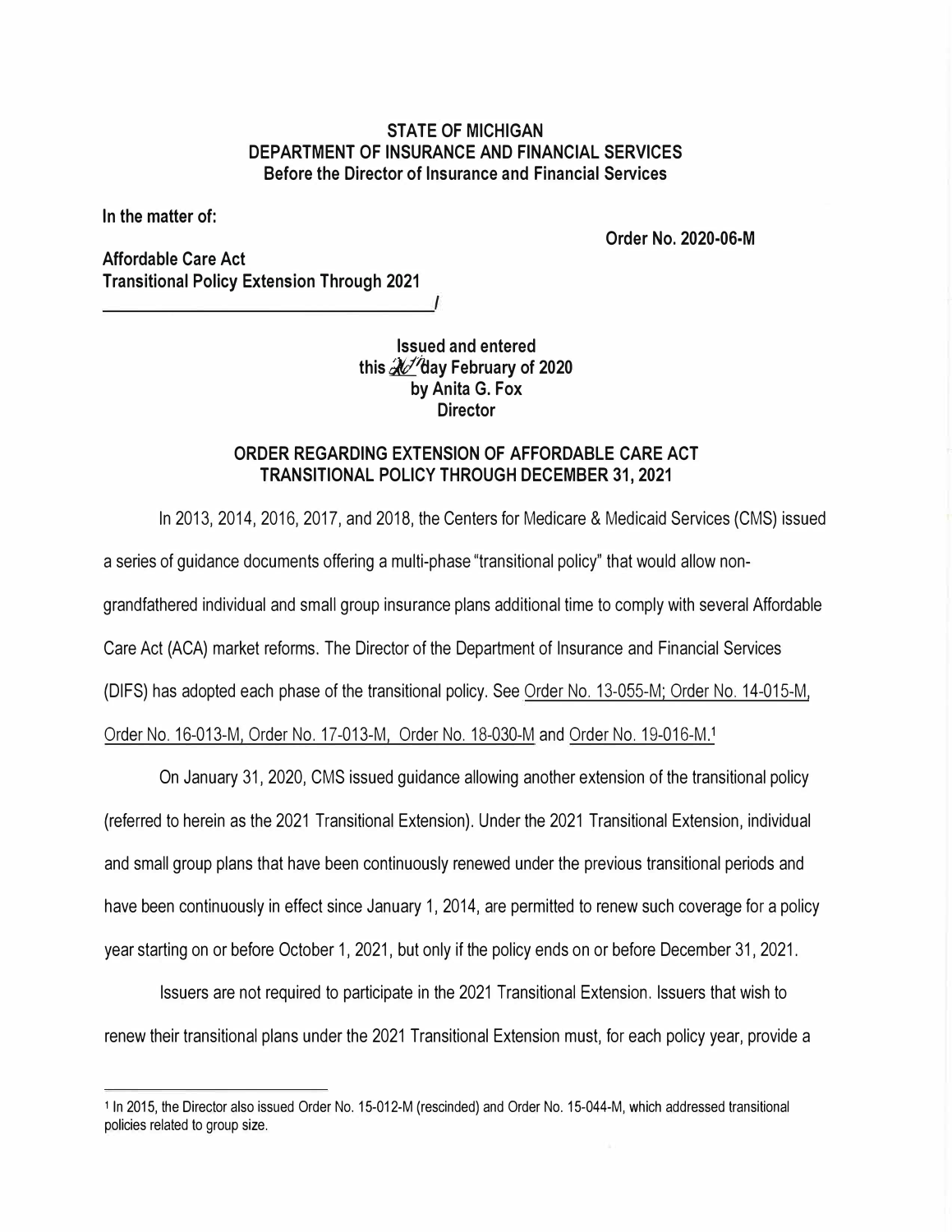Order No. 2020-06-M Page 2 of 4

standard notice to affected individuals and small businesses. The required notice is appended to the CMS

guidance issued on March 25, 2019, which may be foun[d here. I](https://www.cms.gov/files/document/extension-limited-non-enforcement-policy-through-calendar-year-2021.pdf)ssuers that participate in the 2021 Transitional

Extension should be aware that all plans must still comply with the following four sections of the ACA and applicable federal regulations:

• Section 2711 (relating to the prohibition on annual dollar limits on essential health benefits);

- Section 2726 (relating to mental health parity requirements applicable to individual plans upon renewal on or after July 1, 2014);
- Section 2708 (relating to the prohibition on excessive waiting periods, applicable to small group plans only); and
- Section 2704 (relating to the prohibition on pre-existing conditions).

Issuers that opt to implement the 2021 Transitional Extension may allow policy years shorter than

12 months, or early renewals with a January 1, 2021 start date, as long as the policy does not remain in

force beyond December 31, 2021, and is issued for a period no longer than 12 months.

**THEREFORE, IT IS ORDERED** that issuers may continue to renew, through December 31, 2021,

individual and small group plans that have been continuously renewed since 2014 under the previous

transitional policies.

**FURTHER, IT IS ORDERED** that plans that are renewed in accordance with federal guidance and

this Order will be exempt from the following ACA market reforms (although issuers are not prohibited from

complying with these sections, at the issuer's option):

- Section 2701 (relating to fair health insurance premiums);
- Section 2702 (relating to guaranteed availability of coverage);
- Section 2703 (relating to guaranteed renewability of coverage);
- Section 2704 (relating to the prohibition of pre-existing condition exclusions or other discrimination based on health status), with respect to adults, except with respect to group coverage;
- Section 2705 (relating to the prohibition of discrimination against individual participants and beneficiaries based on health status), except with respect to group coverage;
- Section 2706 (relating to non-discrimination in health care);
- Section 2707 (relating to comprehensive health insurance coverage);
- Section 2709, as codified at 42 U.S.C. § 300gg-8 (relating to coverage for individuals participating in approved clinical trials);
- Section 1312(c) (relating to the single risk pool requirement).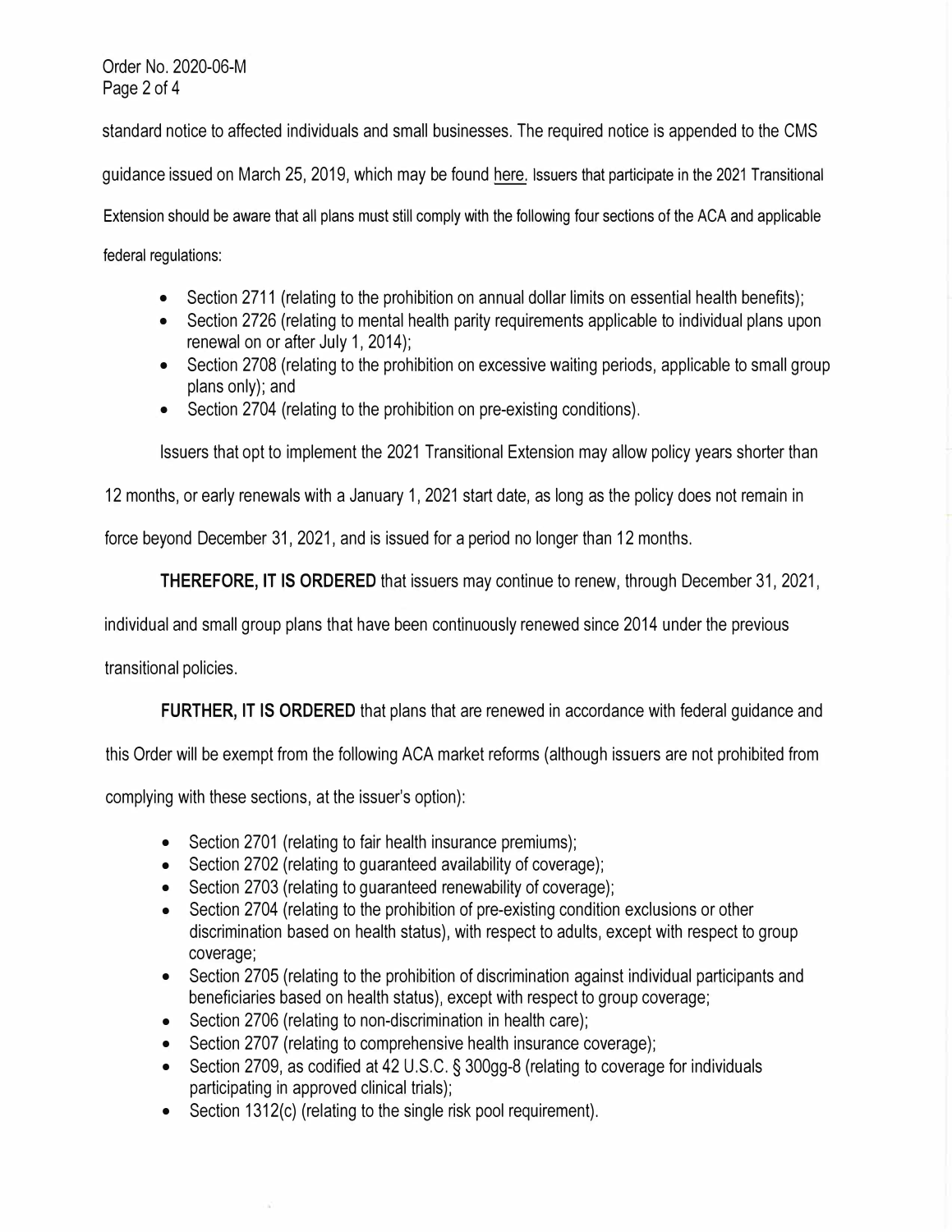**FURTHER, IT IS ORDERED** that plans participating in the 2021 Transitional Extension that are

renewed in accordance with federal guidance and this Order will be exempt from the following sections of

state law:

- MCL 500.2213b(4)-(6) and MCL 550.1401e(4)-(6) (relating to guaranteed renewability)<sup>2</sup>;
- MCL 500.3428 and MCL 550.1501c (relating to network adequacy standards)<sup>3</sup>;
- MCL 500.3472 and MCL 550.1620(2)-(4) (relating to the prohibition of pre-existing condition exclusions and the establishment of open enrollment periods), except with respect to group coverage;
- MCL 500.3474a and MCL 550.1410b (relating to permissible rating factors);
- MCL 500.3612a (relating to permissible rating factors for conversion policies);
- MCL 500.3705(b) (relating to permissible rating factors for small group policies);
- MCL 500.3712(2) (relating to guaranteed renewability for small group policies).

**FURTHER, IT 15 ORDERED** that issuers renewing plans under the 2021 Transitional Extension,

must, for each policy year, provide the relevant CMS notice(s) to affected individuals and small businesses

as specified in the CMS guidance issued on January 31, 2020. In addition, issuers must provide a

separate notice of any rate increases to affected policyholders in accordance with state law. Both notices

must be filed with DIFS.4

**FURTHER, IT 15 ORDERED** that issuers adhere to the following filing requirements:

- Rates and forms must be filed via SERFF at least 60 days prior to the policy's renewal date;
- Rate and form filings must be in compliance with all applicable sections of federal law and the Insurance Code of 1956, MCL 500.100 *et seq.,* and PA 350 of 1980, MCL 550.1101 *et seq.,* except as set forth in this Order;
- Form filings must include, under Forms, a copy of the applicable CMS notice(s);
- Any separate notice of rate increase sent to policyholders must be included under the Rate/Rate Schedule Tab;
- Filings must be submitted under the proper TOI- and Sub-TOI to reflect Individual or Small Group;
- Filings must be complete and appropriately designated as filing type "Transitional Rate and/or Form";

<sup>2</sup> Renewed plans remain subject to MCL 500.2213b(1)-(3) and MCL 550.1401e(1)-(3).

<sup>3</sup>Renewed plans remain subject to, if applicable, MCL 500.3530 and MCL 550.1504(1)(a).

<sup>4</sup> The notices of reinstatement and rate increases are subject to review, but not prior approval, by DIFS.